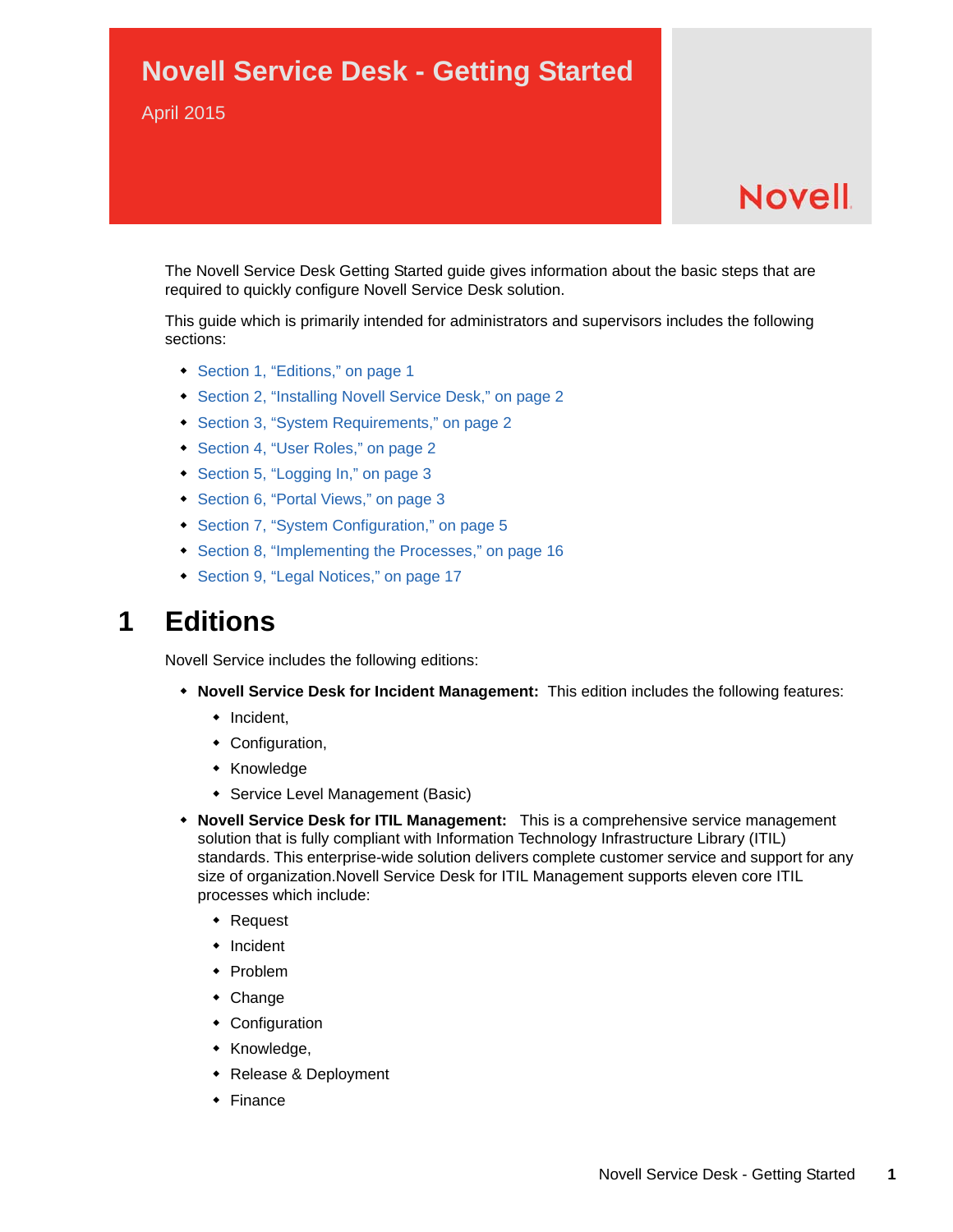- **\*** Service Level Management,
- **\*** Service Catalog
- Service Portfolio

**NOTE:** Novell Service Desk differentiates between the two editions through different License Keys.

## <span id="page-1-0"></span>**2 Installing Novell Service Desk**

Novell Service Desk, a completely Web-based and highly scalable software solution is available as:

- A traditional installer (application) that can be deployed on Windows or Linux and supports a variety of databases. Ensure that the device on which you want to install Novell Service Desk has Java installed and is up and running
- A virtual appliance that can be deployed on VMware ESX/ESXi

The system is highly scalable and supports thousands of simultaneous logins with quick response times. Installation and configuration is just as easy for a small organization as it is for a department with thousands of technicians and clients.

For more information on installation, creating schema and installing license keys, see [Novell Service](https://www.novell.com/documentation/servicedesk71/novell_service_desk_installation/data/bookinfo.html)  [Desk Installation](https://www.novell.com/documentation/servicedesk71/novell_service_desk_installation/data/bookinfo.html).

## <span id="page-1-1"></span>**3 System Requirements**

Novell Service Desk provides fast, easy to use web based interface. The product supports all major operating systems, databases and application servers. Any browser can be used to access the system.

For more details on Server and database requirements, see [System Requirements.](https://www.novell.com/documentation/servicedesk71/pdfdoc/novell_service_desk_installation/novell_service_desk_installation.pdf#bon1pl1)

## <span id="page-1-2"></span>**4 User Roles**

The System has several user roles (see Roles) that determine the functionality and privileges.

- **The Administrator Role:** Performs System Configuration and Setup tasks including Customizing the application, Configuring the interaction between external systems(LDAP, EMAIL, ZENworks etc), enabling Customer, User, Request and System Privileges.
- **The Supervisor Role:** Provides maximum access to the system for day-to-day management of the service desk and configuration control. Supervisor Users can create local user accounts, Assign Roles/Processes, Build workflows, Configure the CMDB, Allocate Technicians to Teams and Escalation Layers, Define Service and Operational Level Agreements (SLAs and OLAs) for the organization etc.
- **The Technician Role:** It is assigned to service desk staff who work on request. By default a supervisor is a technician.
- **The Customer Role:** It is for users who submit Service Requests, Incidents and possibly Change Requests to the service desk. Customer is your end user.
- **The Manager Role:** It is a User who can oversee the activities of the service desk or specific Processes. Managers have access to most parts of the system, primarily on a read-only basis.
- **The Partner Role:** A Partner User is assigned to a Partner Organization and has the same privileges as a Technician User, but can only view and support Customers associated with their assigned Partner Organization.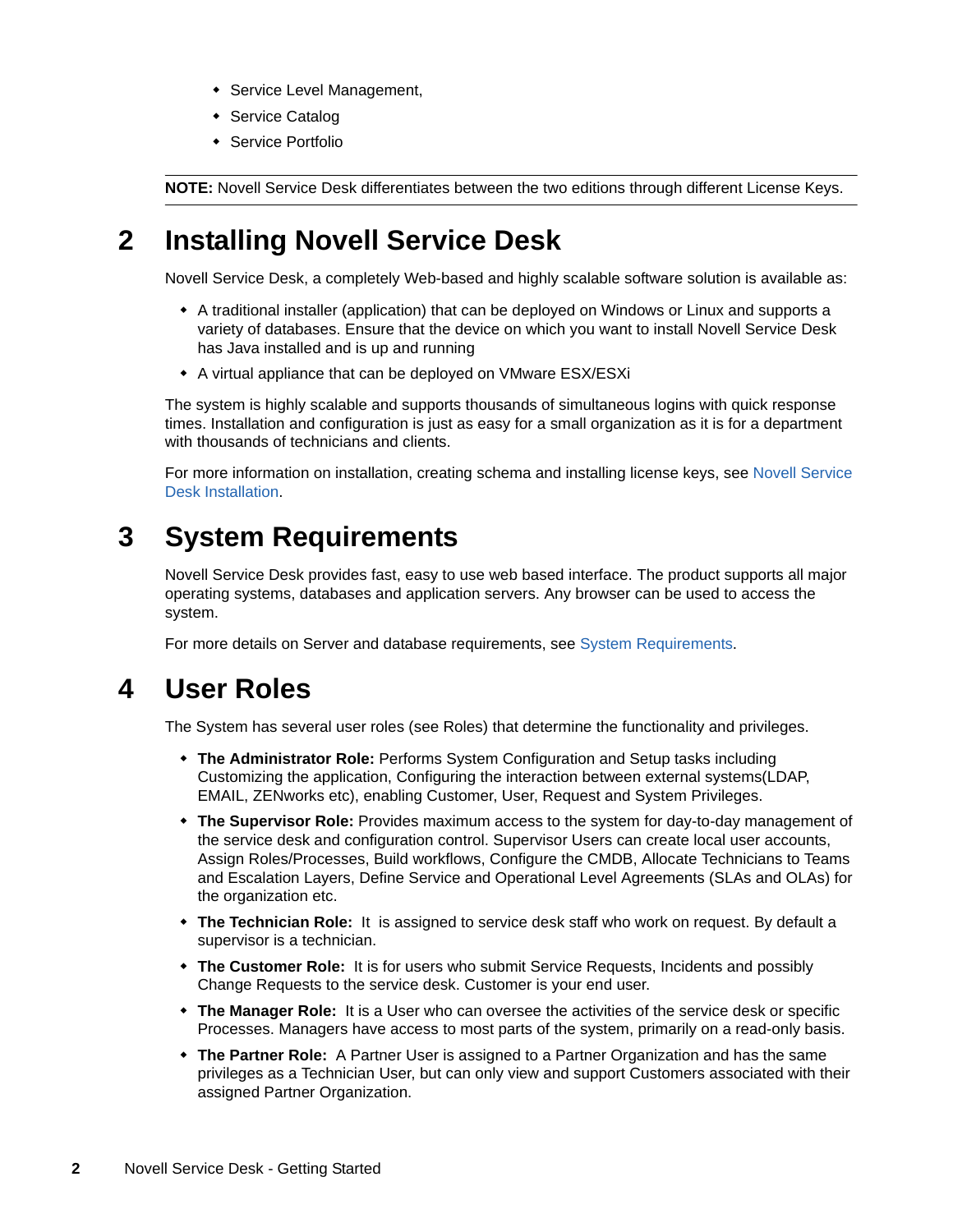**The Finance Role:** It is primarily for driving the service costing models and, if relevant, maintaining the Billing module that uses system Contracts and Purchase Orders.

Every Technician Role assigned also needs a Supervisor assigned. An individual can have more than one Role within the system, but only one of Supervisor, Partner or Technician can be allocated per User.

For more information on users and their privileges, see [About Roles](https://www.novell.com/documentation/servicedesk71/pdfdoc/admin/admin.pdf#b127s4co).

## <span id="page-2-0"></span>**5 Logging In**

The system includes a default Supervisor and Administrator account to initially access the application. After installation, you can login to the system with these accounts to configure the system as per your organization's needs.

Use the following credentials:

- **For a Supervisor Account:** Username: super, Password: super
- **For an Administrator Account:** Username: admin, Password: admin

## <span id="page-2-1"></span>**6 Portal Views**

The system offers 3 different portal views depending on who logs into the system:

- Setup for system Administrators
- Customer
- User: This is accessible to those with the Supervisor, Technician or Partner role. It is also available to those with the Finance and the Manager role.
- [Section 6.1, "Administrator Portal," on page 3](#page-2-2)
- [Section 6.2, "Customer Portal," on page 4](#page-3-0)
- ◆ [Section 6.3, "User Portal," on page 4](#page-3-1)

#### <span id="page-2-2"></span>**6.1 Administrator Portal**

This portal is mainly for System Configuration, Setup tasks which include:

- Customizing the application
- Configuring the interaction between external systems (LDAP, EMAIL, ZENworks etc).

For more, see [Administrator View](https://www.novell.com/documentation/servicedesk71/pdfdoc/admin/admin.pdf#c000064).

| <b>Novell</b> . Service Desk          |                                                                                                         |                            |   | Wed, 20 Nov 2012 16:03:39 O Help C Logout |
|---------------------------------------|---------------------------------------------------------------------------------------------------------|----------------------------|---|-------------------------------------------|
|                                       |                                                                                                         |                            |   |                                           |
| <b>Beports</b><br><b>Uther</b>        | <b>Setup</b><br><b>Ry Account</b>                                                                       | CH3                        |   |                                           |
|                                       | Email Custom Fields Privileges Customize Localization Licenses Database LDAP \$\$0 Reports Billing AMIE |                            |   | nsdadnin 1                                |
| Active Directory / LDAP Configuration |                                                                                                         |                            |   |                                           |
| <b>BAM</b>                            | Sync                                                                                                    |                            |   |                                           |
| Q Domain                              | A Server<br>Usernane                                                                                    | Group Location<br>Accounts | 羅 |                                           |
| $\Box$ AD                             | 164.99.94.163<br>administrator@sdJabs.bk.novell.com 10<br>1-1 of 1 Results                              | cn=Uters                   |   |                                           |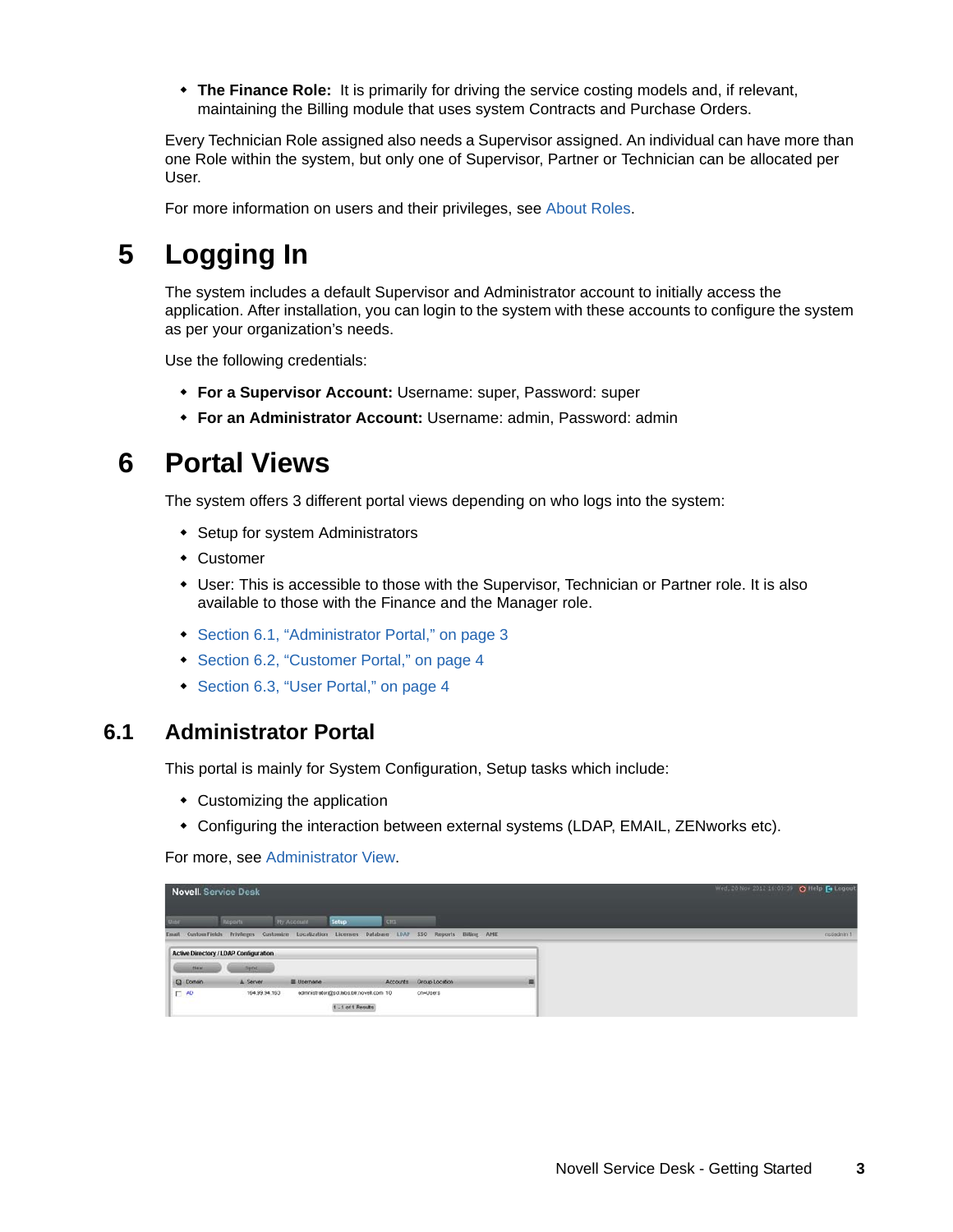#### <span id="page-3-0"></span>**6.2 Customer Portal**

This portal is for the end users or Customers. It enables Customers to easily monitor and resolve service and support issues, thus allowing them to focus on core business activities. The user-friendly interface offers an easy-to-use Knowledge Base and Request tracking system. Customers can submit requests, view knowledge base, any outages, surveys, initiate chat with technician, view status of existing requests etc.

|                 | Home              |          | Self Help                                                                                                                                                                                                                  | <b>Requests</b>            |                               | Services                                             | <b>Items</b>                                                                                                                               |
|-----------------|-------------------|----------|----------------------------------------------------------------------------------------------------------------------------------------------------------------------------------------------------------------------------|----------------------------|-------------------------------|------------------------------------------------------|--------------------------------------------------------------------------------------------------------------------------------------------|
|                 |                   |          | Use the requests area to manage and communicate directly with the service desk.<br>Raise new or add to existing requests using the menu options. You may also<br>search historical requests using advanced search options. |                            |                               |                                                      | Menu<br><b>O</b> New Request<br>RSS Requests                                                                                               |
| <b>Requests</b> |                   |          |                                                                                                                                                                                                                            |                            |                               |                                                      | Chat                                                                                                                                       |
| Request ₹ Date  |                   | ■ Status | <b>E</b> Raised By <b>E</b> Technician II Item Type Description                                                                                                                                                            |                            |                               |                                                      | & Profile                                                                                                                                  |
| 10027           | 11/21/12<br>12:18 | Pending  | nsdcust 2                                                                                                                                                                                                                  | Supervisor<br>$\mathbf{1}$ | VMware<br>Virtual<br>Platform | dsfdsfdsfdsf                                         | Last Login<br>Wed, 28 Nov 2012<br>16:08:42                                                                                                 |
| 10026           | 11/21/12<br>10:44 | Open     | nsdcust 2                                                                                                                                                                                                                  | tech 2                     | Windows<br>Media<br>Player    | Windows Media player<br>hangs often on my<br>machine | Search                                                                                                                                     |
| 10023           | 11/20/12<br>11:33 | Open     | nsdcust 2                                                                                                                                                                                                                  | tech 2                     | Outlook                       | Unable to download<br>emails with outlook            | Full Text Search<br>Request Type                                                                                                           |
| 10022           | 11/20/12<br>11:32 | Pending  | nsdcust 2                                                                                                                                                                                                                  | Supervisor<br>$\mathbf{1}$ |                               | Oracle DB DB running out of space                    | $\epsilon$<br>All Types                                                                                                                    |
|                 |                   |          | $1 - 4$ of $4$ Results                                                                                                                                                                                                     |                            |                               |                                                      | Service Requests<br>C<br>Incidents<br>$\circ$<br>Changes<br>Request #<br><b>Start Date</b><br>$\frac{1}{2}$<br>End Date<br>$\frac{99}{16}$ |

Item  $#$ 

Type

#### <span id="page-3-1"></span>**6.3 User Portal**

This portal is available to those with the following roles:

- **\*** Supervisor
- **+** Technician
- Partner
- $\leftarrow$  Finance
- Manager

Technicians use this portal to work on notes and to add notes. Supervisors use this portal to create Knowledge Base articles and to configure Workflows, Service Level Agreements and CMDB.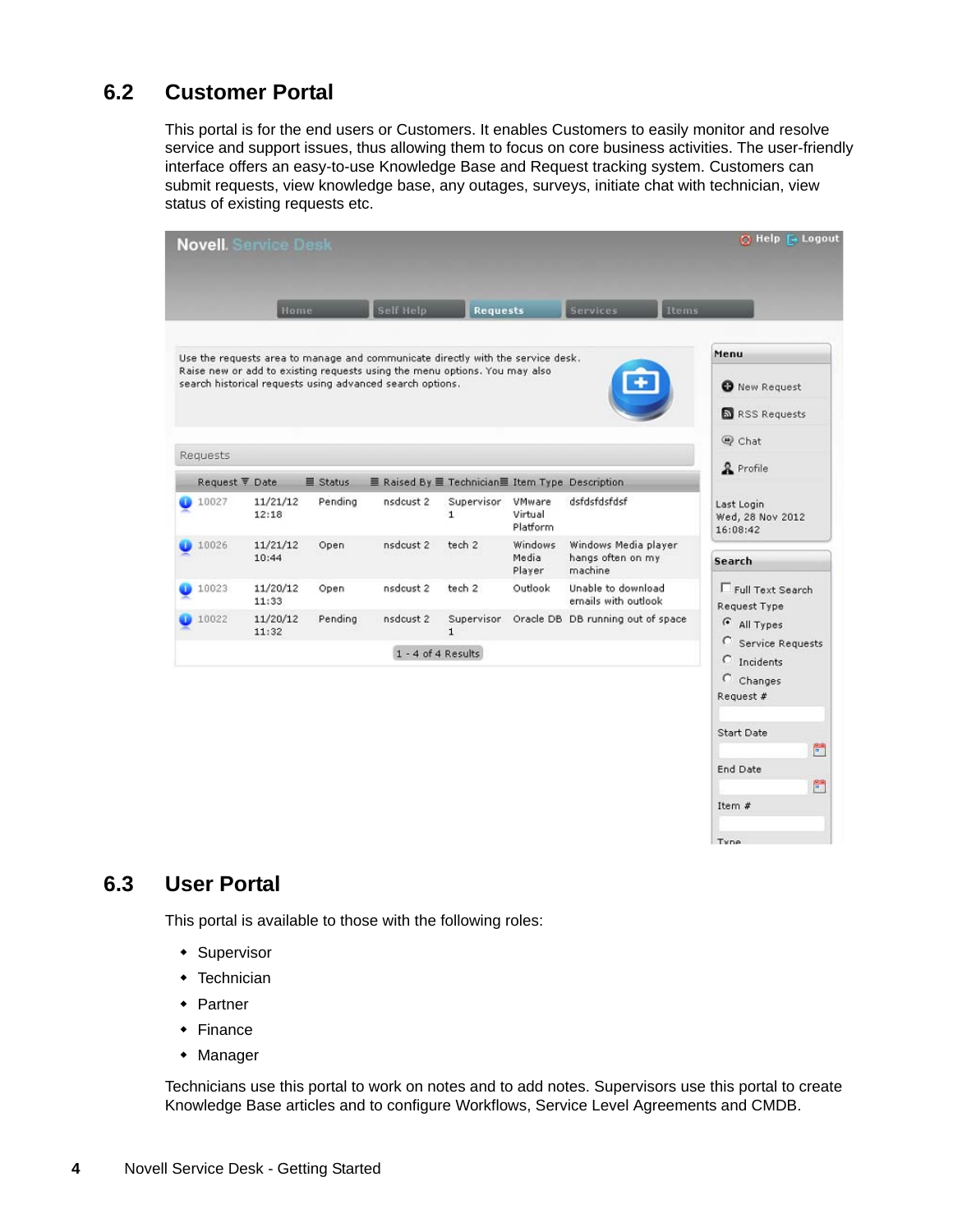For more, see the following:

- **[Supervisor Guide](https://www.novell.com/documentation/servicedesk71/pdfdoc/user/user.pdf#chapter2)**
- [Technician/Partner Guide](https://www.novell.com/documentation/servicedesk71/pdfdoc/user/user.pdf#chapter3)
- [Manager Guide](https://www.novell.com/documentation/servicedesk71/pdfdoc/user/user.pdf#chapter4)
- [Finance Guide](https://www.novell.com/documentation/servicedesk71/pdfdoc/user/user.pdf#chapter5)

| Home               | Operations       |                | Grange                       | Configuration       |                 | Service -         | <b>User</b>            | Knowledge           | <b>Beports</b>          |                                 |       |                                                      |   |                 |
|--------------------|------------------|----------------|------------------------------|---------------------|-----------------|-------------------|------------------------|---------------------|-------------------------|---------------------------------|-------|------------------------------------------------------|---|-----------------|
| <b>Phil Tasks</b>  | <b>Dashboard</b> | Alerts Chat    | Calendar                     | Hy Account Feedback |                 |                   |                        |                     |                         |                                 |       |                                                      |   | 11111<br>tech 2 |
| <b>Tasks</b>       |                  |                |                              |                     |                 |                   |                        |                     |                         |                                 |       |                                                      |   |                 |
| New.               |                  | <b>Stearch</b> | <b>Ainh</b>                  | 8 S.U<br>ppe        |                 | and Greenly       | œ.<br><b>U. REEL</b>   |                     |                         | Filter: My Tasks (Active) [tys] |       | $\bullet$ Display: 10 $\bullet$ $\circ$              |   |                 |
| <b>Q</b> Request # | V(P)             | Created        | Coon Time                    | <b>E</b> Due Date   | <b>B</b> Status | <b>E Priority</b> | <b>E</b> ten iyoe      | <b>E Technician</b> | <b>III</b> Town         | <b>E Customer</b>               | Group | 图 Subject                                            |   |                 |
| $\Gamma$ 10026     |                  |                | 11/21/1210:44 7 Days 05 Hrs  | 11/24/12 10:44 Open |                 | Medium            | Wndows Media<br>Player | tech 2              | Detaut incident<br>Team | nodoust 2                       |       | Windows Media player<br>hangs often on my<br>mechine | 킈 |                 |
| $\Gamma$ 10023     |                  |                | 11/20/12 11:33 8 Days 04 Hrs | 11/23/12 11:33 Open |                 | Medium            | Outlook                | tech 2              | Detaut incident<br>Team | nedount 2                       |       | <b>Unable to download</b><br>emails with outlook     | 뵈 |                 |
|                    |                  |                |                              |                     |                 |                   | $1 - 2$ of $2$ Results |                     |                         |                                 |       |                                                      |   |                 |

As mentioned in the previous section, Individuals can be allocated more than one Role. For Users with more than one Role, you can define a Default Portal within their Information screen.

When a user has multiple Roles, the Default Role is used to log into the system and the privileges of multiple User Roles are consolidated in one view.

For example, if some Users are assigned Finance, Manager and Supervisor or Technician access, they will be able to view all functionality related to these Roles within the User view.

When the User is also assigned Admin and Customer access, the options of Setup and Customer will be displayed next to their login name.

As shown in the following screen, the user Simone is a supervisor and his default portal is User portal. He also has administrator and customer roles. He can switch to admin portal by clicking on setup or to customer portal by clicking on customer.

| Home | <b>Operations</b>                                    | Change | Configuration Service | <b>User</b> | Knowledge | <b>Reports</b> |
|------|------------------------------------------------------|--------|-----------------------|-------------|-----------|----------------|
|      | Items Types Categories Vendors Manufacturers Outages |        |                       |             |           |                |

## <span id="page-4-0"></span>**7 System Configuration**

Before starting with the system configuration, assess your business requirement and answer the following questions. However, you can tailor them to your organization's unique landscape along with any industry methodology that you might be following, such as ITIL.

- Who are they and what business function do they have? (customers or end users)
- What do they need support for? For example, software (CMBD Items and Services)
- What types of request they make? For example, X is broken, how do I achieve Y. I need Z.
- $\bullet$  What response are they expecting? For example, if X is broken, then it must be fixed within Y hours (SLAs, OLAs etc).
- How do they create requests? (through email, or web portal or through phone etc)

After answering the above questions, assess your IT capabilities with some of the following questions?

- Who is the support staff? (technicians)
- What can they support? (Services, Configuration Items)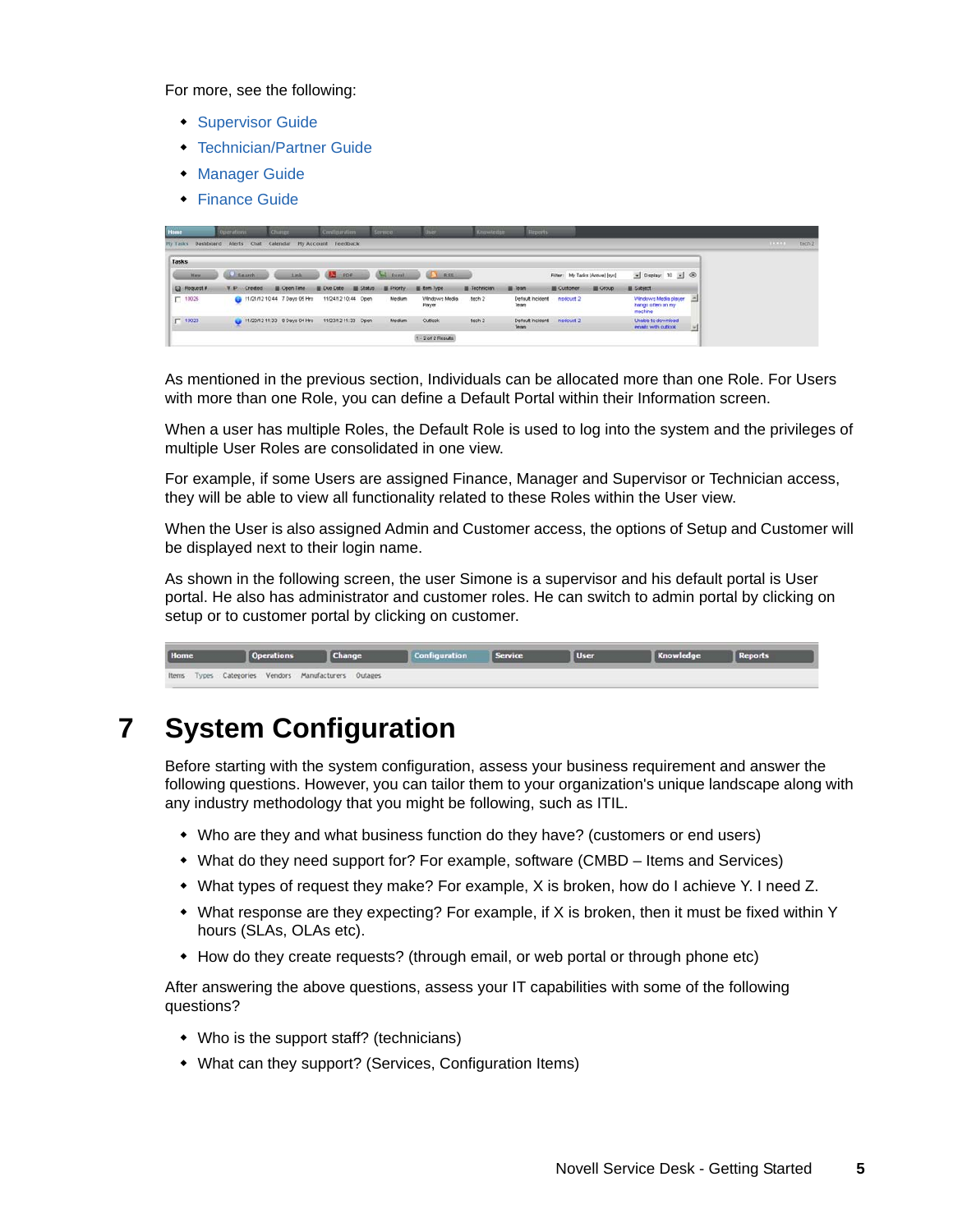- What types of request can they deal with? (Such as Incidents, Service requests, Change, and Problem)
- What response can they deliver? (SLAs, OLAs)

| <b>Support staff</b>                                  | Category | <b>Item</b>                      | Request                       | <b>SLA</b>           | <b>Resolution</b><br><b>Time</b> | Department                        | <b>Description</b>                                                                                                          | <b>Request</b><br>method |
|-------------------------------------------------------|----------|----------------------------------|-------------------------------|----------------------|----------------------------------|-----------------------------------|-----------------------------------------------------------------------------------------------------------------------------|--------------------------|
| Keith Richards<br><b>Richard Jones</b><br>Ron Hipcock | Hardware | Lenovo<br>W500                   | Incident                      | 8 x 7                | 40 hrs                           | Sales                             | Standard laptop used by sales teams                                                                                         | Email                    |
| Robert Miller<br>Daniel Porter                        | Hardware | <b>Dell R710</b>                 | Incident<br>Request<br>Change | 24 x7                | 8 hrs                            | LT                                | Corporate standard server. Changes<br>will require approval                                                                 | Email.<br>Webportal      |
| Keith Richards<br><b>Richard Jones</b><br>Ron Hipcock | Printers | <b>HP</b><br>LaserJet<br>P4015DN | Incident                      | 8x5                  | 60 hrs                           | Marketing                         | Marketing department printer                                                                                                | Webportal                |
| Keith Richards<br>Richard Jones<br>Ron Hipcock        | Software | Salesforce                       | Incident<br>Change            | $24 \times 7$        | 24 hrs                           | Sales.<br>Marketing,<br>Corporate | Company wide CRM system.<br>Changes would be user addition.<br>changes to rights, and deletion. All<br>require approval     | Email.<br>Webportal      |
| Robert Miller<br>Daniel Porter                        | Software | Email                            | Incident<br>Change            | $24 \times 7$<br>8x5 | 24 hrs<br>60 hrs                 | All                               | Company wide Email system. Email is<br>supported 24 x 7. However changes<br>would only be actioned during<br>business hours | Email.<br>Webportal      |

For example, you might come up with something similar to the following:

These are some basic steps that you need to follow to enable your system. These steps require access to the Administrator and Supervisor views. Some of these activities are performed in the Administrator view and some in the Supervisor view.

To customize the application to suit your service environment, follow the recommended steps that are listed below:

[Section 7.1, "Administrator \(Setup\) view," on page 6](#page-5-0)

#### <span id="page-5-0"></span>**7.1 Administrator (Setup) view**

Do the following:

**1 Review and Enable System Privileges**: As a first step in the configuration process, it is suggested that each option be reviewed in the User, Customer, Request and System tabs within the Privileges sub-menu option.However, these can be adjusted in the future.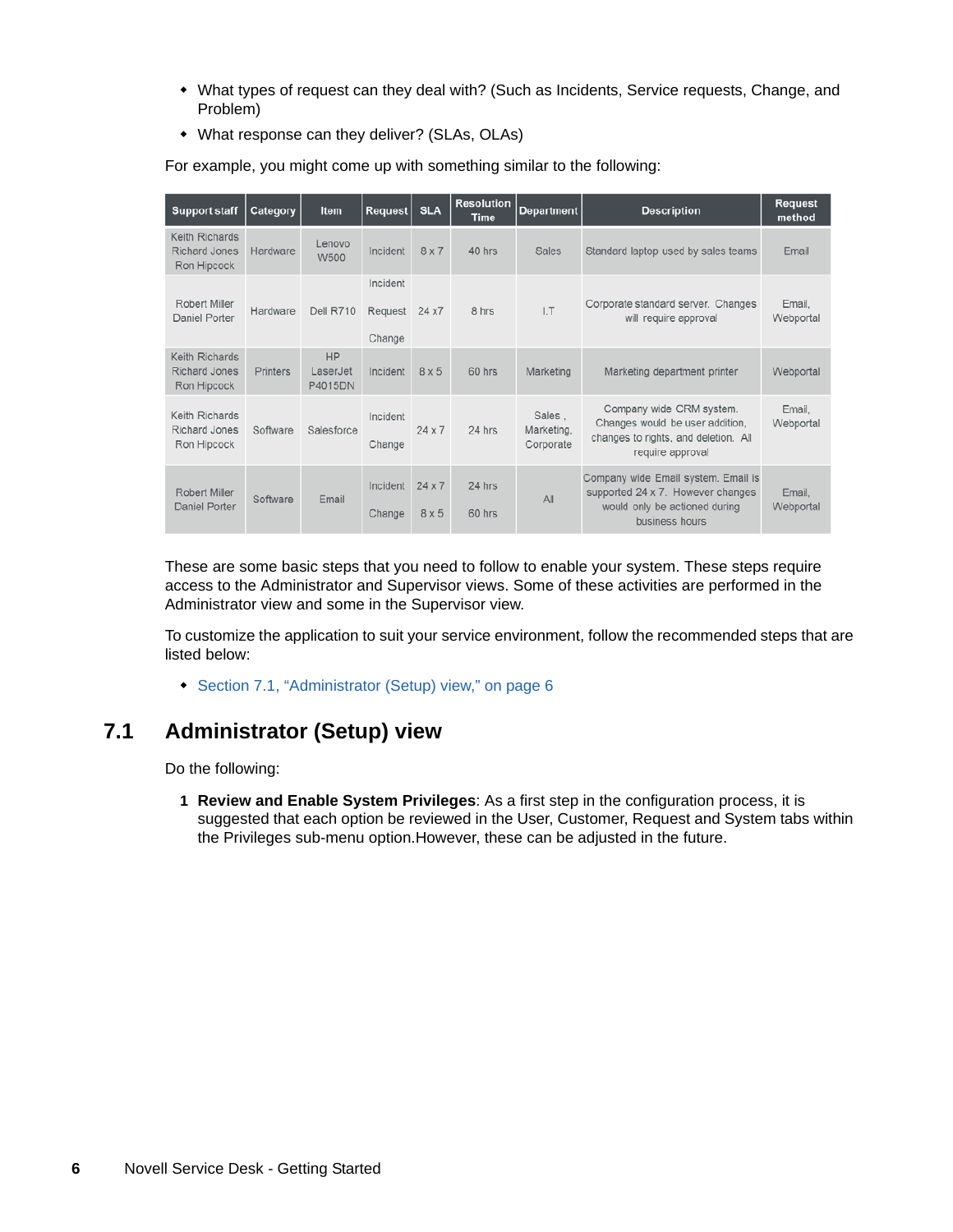| <b>Reports</b><br>Setup<br><b>My Account</b><br>CHS<br>User                                                   |                      |
|---------------------------------------------------------------------------------------------------------------|----------------------|
| Email Coston-Fields Privileges Costonize Localization Licemes Batabase LBAP SSO Reports Billing ANIC ZENworks | System Administrator |
| <b>Privileges</b>                                                                                             |                      |
| <b>System</b><br>Customer<br>Requests<br><b>Start</b>                                                         |                      |
| Technicians                                                                                                   |                      |
| Create Customers <b>Englished</b><br>No:                                                                      |                      |
| Ver At Requests Yes<br>$-Na$                                                                                  |                      |
| Duplicate Requests and Com-<br>140                                                                            |                      |
| Update Closed Requests<br><b>Yes</b><br>- No                                                                  |                      |
| Search All hems<br>$-Na$<br>Yes                                                                               |                      |
| Include Globals Default<br>No.                                                                                |                      |
| $- N\sigma$<br>Subject Required Yes                                                                           |                      |
| Technician Alerts Ves<br>$-M2$                                                                                |                      |
| Define Work Hours Yes<br>M <sub>2</sub>                                                                       |                      |
| Assignment Control Yes                                                                                        |                      |
| <b>No.</b>                                                                                                    |                      |
| Scheduled Vacations Vies antique                                                                              |                      |
| $-10$<br>Observe Public Holdays Yes                                                                           |                      |
| No.<br>Edit Customer Partner<br>Yes                                                                           |                      |
| Create Outage<br>$-10-$<br>Yes-                                                                               |                      |
| Force Analysis <b>ANCES</b><br>No.                                                                            |                      |
| Configuration                                                                                                 |                      |
| Supervisors Create Edit Delete                                                                                |                      |
| Technicum in Create - Edit -<br>Delete                                                                        |                      |
| Partners Correction Lotter<br>Delete                                                                          |                      |
| Finances Create Edit Delete                                                                                   |                      |
| Knowledge                                                                                                     |                      |

If you are unsure about what an option refers to, select the Help button on the system User Interface, to display the relevant page of the User Guide. Ensure that you set the appropriate Time Zone within the Customers Privilege tab. Set this before importing Customers and Users through an authentication server, to ensure it is correct on all newly created accounts.

For more details, See [Setup Tab](https://www.novell.com/documentation/servicedesk71/pdfdoc/admin/admin.pdf#c000094) and [Privileges.](https://www.novell.com/documentation/servicedesk71/pdfdoc/admin/admin.pdf#b127s4w1)

- **2 Create Customers and Users**: Users include Supervisor, Technician and Partner accounts. User Accounts are created within the application or imported from one or more authentication servers.
	- If you are using an authentication server, move to the Setup>LDAP tab. For details, see:
		- ◆ [LDAP](https://www.novell.com/documentation/servicedesk71/pdfdoc/admin/admin.pdf#b127s52e)
		- **[Active Directory Integration](https://www.novell.com/documentation/servicedesk71/pdfdoc/admin/admin.pdf#c000126)**
		- **[LDAP Server Integration](https://www.novell.com/documentation/servicedesk71/pdfdoc/admin/admin.pdf#c000127)**
	- If you are creating accounts directly in the system (using internal authentication), go to the User tab. For details, see [Users](https://www.novell.com/documentation/servicedesk71/pdfdoc/admin/admin.pdf#c000006) and [Customers.](https://www.novell.com/documentation/servicedesk71/pdfdoc/admin/admin.pdf#c000010)

You can import Customer details using LDAP by enabling the option, if required. When the system is setup to synchronize with LDAP, move to the *Setup>Privileges>Customer* tab and enable the *Include Customers* option.

| Default Date Style          | ÷<br>mm/dd/yy                                |
|-----------------------------|----------------------------------------------|
| Default Timezone            | (GMT +10:00) Melbourne, Sydney, Canbe $\div$ |
| <b>LDAP/AD</b>              |                                              |
| <b>Include Customers</b>    | No<br>Yes                                    |
| <b>Mixed Mode</b>           | Yes<br>No.                                   |
| <b>View Shared Requests</b> |                                              |
| By Ownership                | <b>No</b><br>Limited<br>Yes                  |

To create Customers using LDAP and the system's internal authentication capability, enable *Mixed Mode authentication*. After you set the Include Customers option to *Yes* in the Customer Privilege tab, the *Mixed Mode* field is displayed. Set this option to *Yes* to allow Customers to be created directly in the system and using LDAP.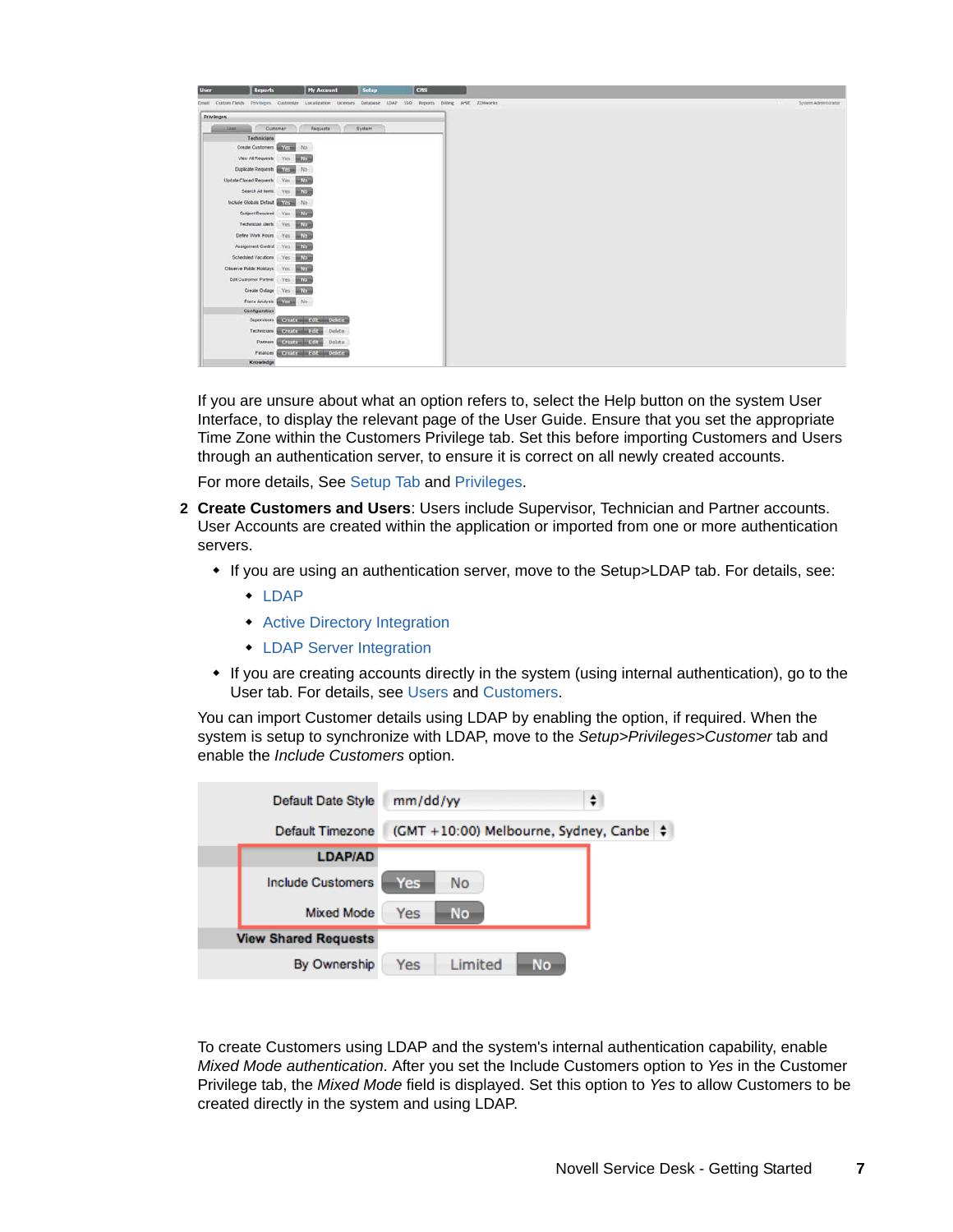At this stage, you can also associate Organizational Unit information with Customers or Users, within the *Supervisor>User>Organizational Unit* tab. If the import includes the name of the Org Unit that matches what is recorded in the system, the details from the internally recorded information will be applied to the Customer or User.

**3 Configure Email Setup and Email Messages**: This step allows the system to manage requests through email. After completing the information in the Server and Setup tabs, the content for automated emails sent by this system is customized. This need not be completed at this stage. However, ensure that within the last page of the Templates tab, the Signature is updated to reflect the name of the service organization.

| Server                          | Templates<br>SMS<br>Setup<br>Log           |
|---------------------------------|--------------------------------------------|
| <b>General Settings</b>         |                                            |
| <b>Email Polling</b>            | <b>No</b><br>Yes                           |
| Include Banner                  | Yes<br>No                                  |
| <b>Email Errors</b>             | No<br>Yes                                  |
| Copy Type                       | CC<br><b>BCC</b>                           |
| <b>Requests</b>                 |                                            |
| Create/Update via Email         | (Uses Team emails aliased to this account) |
| Notify Alternate Team           | Yes<br><b>No</b>                           |
| Self Mail                       | Yes<br><b>No</b>                           |
| <b>Include Request Status</b>   | Yes<br>No                                  |
| <b>Include Request Priority</b> | Yes<br>No                                  |
| Include Request Subject         | Yes<br>No.                                 |
| <b>Notes</b>                    |                                            |
| Parse Instance Prefix           | Yes<br><b>No</b>                           |
| Default Recipients              | Customers Technicians                      |
| Default Locale                  | $\div$<br>English                          |

**4 Customize Banners, Welcome Page Message and CSS:** The Customize menu allows you to brand the application where system banners can be replaced with the appropriate organizational banners. Do this now if the images are available or return to this step at a later stage.

For details, see Setup>Customize, [Cascading Style Sheets \(CSS\)](https://www.novell.com/documentation/servicedesk71/pdfdoc/admin/admin.pdf#cascadingstylesheets).

| Banners | Portals | CSS                                                        |                         |
|---------|---------|------------------------------------------------------------|-------------------------|
|         |         |                                                            | Use Custom <sup>V</sup> |
|         |         |                                                            |                         |
|         |         | Add your own graphics here to customize the look and feel. |                         |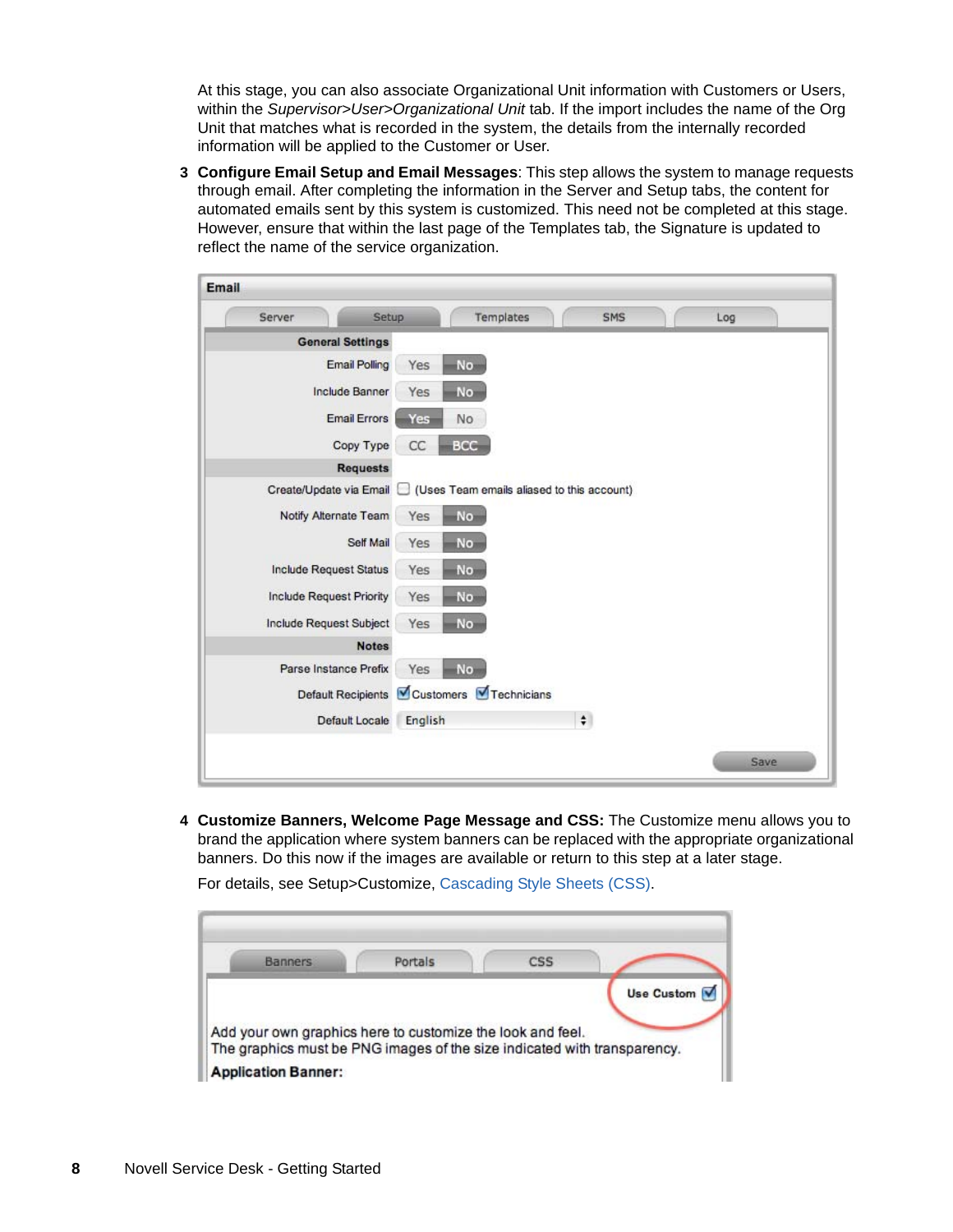**5 Customize the default Supervisor, user access:** Include Incident, Service Level Management and if applicable, Request Fulfillment, Problem and Change Management. Adjust the User Timezone, if applicable. For details, see [User](https://www.novell.com/documentation/servicedesk71/pdfdoc/admin/admin.pdf#c000065).

| Home                               | <b>Operations</b>                                                           | <b>Change</b>                         | <b>Configuration</b>        | <b>Service</b> | <b>User</b> | <b>Knowledge</b> |
|------------------------------------|-----------------------------------------------------------------------------|---------------------------------------|-----------------------------|----------------|-------------|------------------|
| <b>Customers</b>                   | Organizational Units                                                        | Partner Organizations<br><b>Users</b> | <b>Assignments</b><br>Teams |                |             |                  |
| <b>User Information</b>            |                                                                             |                                       |                             |                |             |                  |
| <b>Information</b>                 | Schedule                                                                    | Aliases                               | Team                        | Skills         | Org Unit    |                  |
| Email                              | 1. vCard                                                                    |                                       |                             |                |             |                  |
| Last Name   sup1                   | First Name   nsdsupervisor1<br>Username   nsdsupervisor1@epm.blr.novell.com |                                       |                             |                |             |                  |
| <b>Roles</b>                       | Supervisor<br>$\angle$ Administrator<br>Customer                            | Technician<br>Manager                 | Partner<br>Finance          |                |             |                  |
| Default Portal                     | <b>User Portal</b>                                                          | ۷                                     |                             |                |             |                  |
| <b>Processes</b>                   | Operations / Request                                                        | Incident                              | Problem                     |                |             |                  |
| Change Processes & Change          |                                                                             | Release                               | Deployment                  |                |             |                  |
| Internal Processes & Service Level |                                                                             | $\sqrt{ }$ Configuration              | Knowledge                   |                |             |                  |
|                                    | Knowledge & Create & Edit & Delete & Publish                                |                                       |                             |                |             |                  |
| Configuration                      | Create Edit Delete                                                          |                                       |                             |                |             |                  |
|                                    | Primary Email nsdsupervisor1@nsd.com                                        |                                       |                             |                |             |                  |

**6 Set up Service Level Agreements:** Organizations use SLAs to manage the levels of service expected of the IT and to ensure optimal maintenance of critical business systems and services. If these are unknown at this time, the system includes a default SLA that can be used.

For details, see [Service Level Management](https://www.novell.com/documentation/servicedesk71/pdfdoc/admin/admin.pdf#c000011).

| <b>Home</b> | Operations                                              | Change | Configuration | Service | Knowledge |                                     |  |
|-------------|---------------------------------------------------------|--------|---------------|---------|-----------|-------------------------------------|--|
|             | SLAs OLAs Underpinning Contracts Workflows Breach Codes |        |               |         |           | [Setup] [Customer] Danny Supervisor |  |

**7 Create Operational Level Agreements and/or Underpinning Contracts:** You can do this if applicable.This might be an advanced system configuration step at this stage, or might not be relevant to the service organization. However, if OLAs or UCs are in place in the service organization, they can be mapped into the system now. Alternatively, they may be added later.

For details, see [OLAs and UCs.](https://www.novell.com/documentation/servicedesk71/pdfdoc/admin/admin.pdf#b127s3mz)

**8 Customize or create Workflows:** The system includes default Workflows across all Processes. At this point, the default Workflows might be sufficient or you can customize them to suit the service organization requirements. Alternatively, you can create new Workflows if you are using ITIL edition of Novell Service Desk.

For details, see:

- [Incident and Problem Workflows](https://www.novell.com/documentation/servicedesk71/pdfdoc/admin/admin.pdf#c000019)
- [Service Request and Change Management Workflows](https://www.novell.com/documentation/servicedesk71/pdfdoc/admin/admin.pdf#c000021)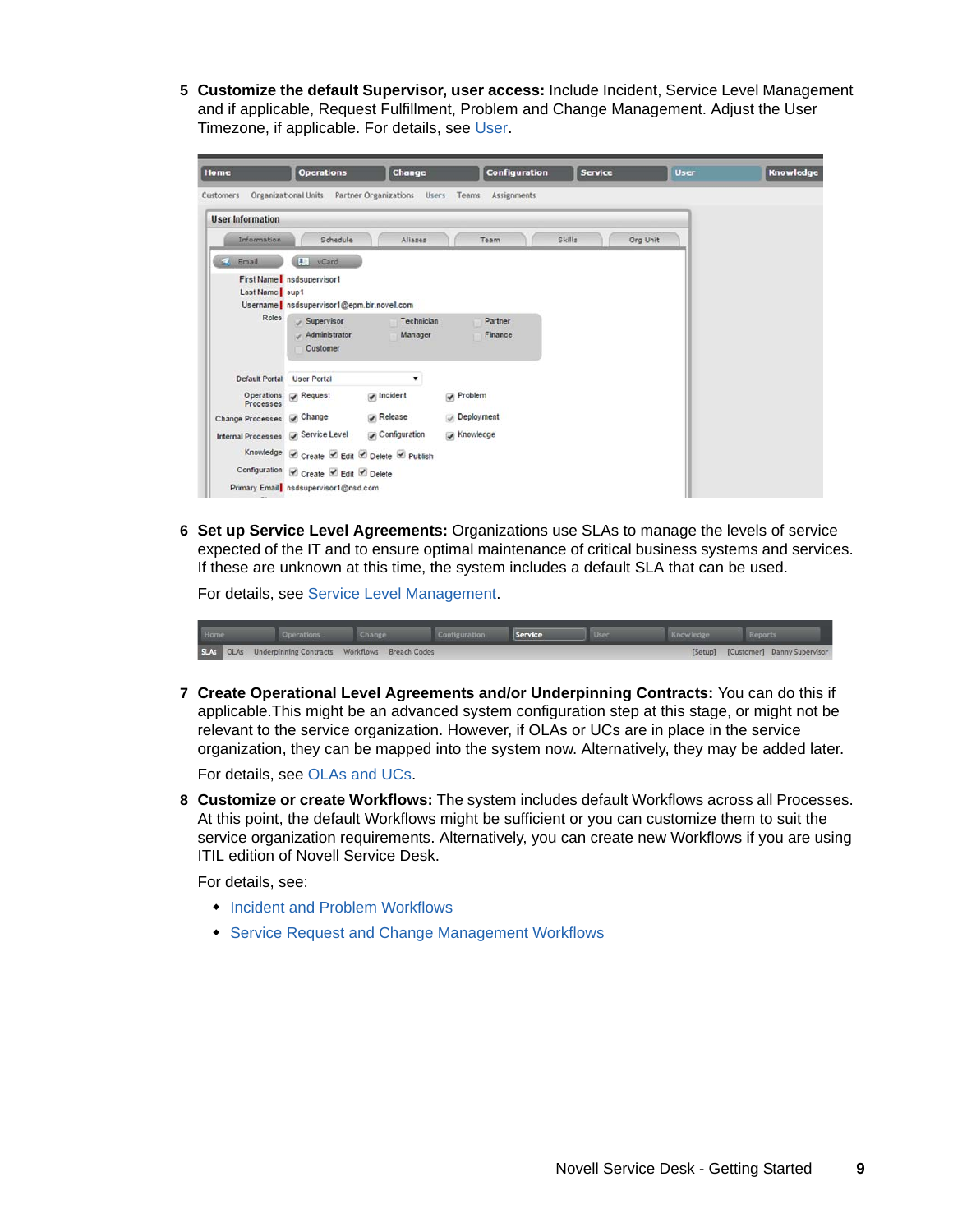| <b>Workflows</b>                    |                                                            |
|-------------------------------------|------------------------------------------------------------|
| Delete<br>New                       | <b>All Workflows [sys]</b>                                 |
| Name                                | Change Request Workflows [sys]<br>Incident Workflows [sys] |
| $\infty$<br><b>Release Workflow</b> | Problem Workflows [sys]<br>Release Workflows [sys]         |
| Service Request Workflow            | Service Request Workflows [sys]                            |
| <b>Change Deployment Workflow</b>   |                                                            |
| <b>Emergency Change Workflow</b>    |                                                            |
| <b>Typical Change Workflow</b>      |                                                            |
| <b>Standard Change Workflow</b>     |                                                            |
| <b>Problem Workflow</b>             |                                                            |
| <b>Incident Workflow</b>            |                                                            |
| 1 - 8 of 8 Results                  |                                                            |

- **9 Create Teams:** Now that you have users, technicians, workflows and SLAs in the system, you can start creating teams. By default, the system includes one Process Team and the Unknown Team.
	- You can either edit the existing Process Team or create a new one.
	- Define the way the team works
	- Assign the relevant Technicians
	- Associate the Workflows that the Team will support
	- Set the Technicians to work in the appropriate Escalation Layer(s)

Though it might be relevant to finish one Process first, and return to do the other Processes at a later date, you need to create Teams for all Processes that are to be managed by the system (such as Incident, Problem, Change, Service Request.).

For details, see [Teams](https://www.novell.com/documentation/servicedesk71/pdfdoc/admin/admin.pdf#c000024).

| <b>Teams</b>         |                       |                      |               |                       |                |                                                                         |                |        |  |
|----------------------|-----------------------|----------------------|---------------|-----------------------|----------------|-------------------------------------------------------------------------|----------------|--------|--|
| <b>New</b>           | Search<br>×           | Excel                |               |                       |                |                                                                         | Display: 10 \$ |        |  |
| <b>Team Name</b>     | A Process             | E Lead Technician    | $\equiv$ OLAs | <b>Incoming Email</b> | $\equiv$ Phone | <b>Workflows</b>                                                        |                | Layers |  |
| <b>Change Team</b>   | <b>Change Request</b> | Raj Candy            |               |                       |                | <b>Typical Change</b><br>Workflow<br><b>Standard Change</b><br>Workflow | $\overline{2}$ |        |  |
| Development Team     | <b>Change Request</b> | Robert Allanby       |               |                       |                | <b>Typical Change</b><br>Workflow                                       | $\overline{2}$ |        |  |
| <b>Incident Team</b> | Incident              | Simone Supervisor    |               |                       |                | Incident Workflow                                                       | $\overline{2}$ |        |  |
| <b>Problem Team</b>  | Problem               | <b>Edward Norton</b> |               |                       |                | Problem Workflow                                                        |                |        |  |

**10 Assign Default Teams and SLAs within Request Privileges:** After creating Teams and SLA's, you can set the default teams and default SLA. In the Administrator view, navigate to *Setup>Privileges>Requests* and set the teams.

These settings are applied to all newly created Items and Item Types that result from an AMIE import. For details, Step 11.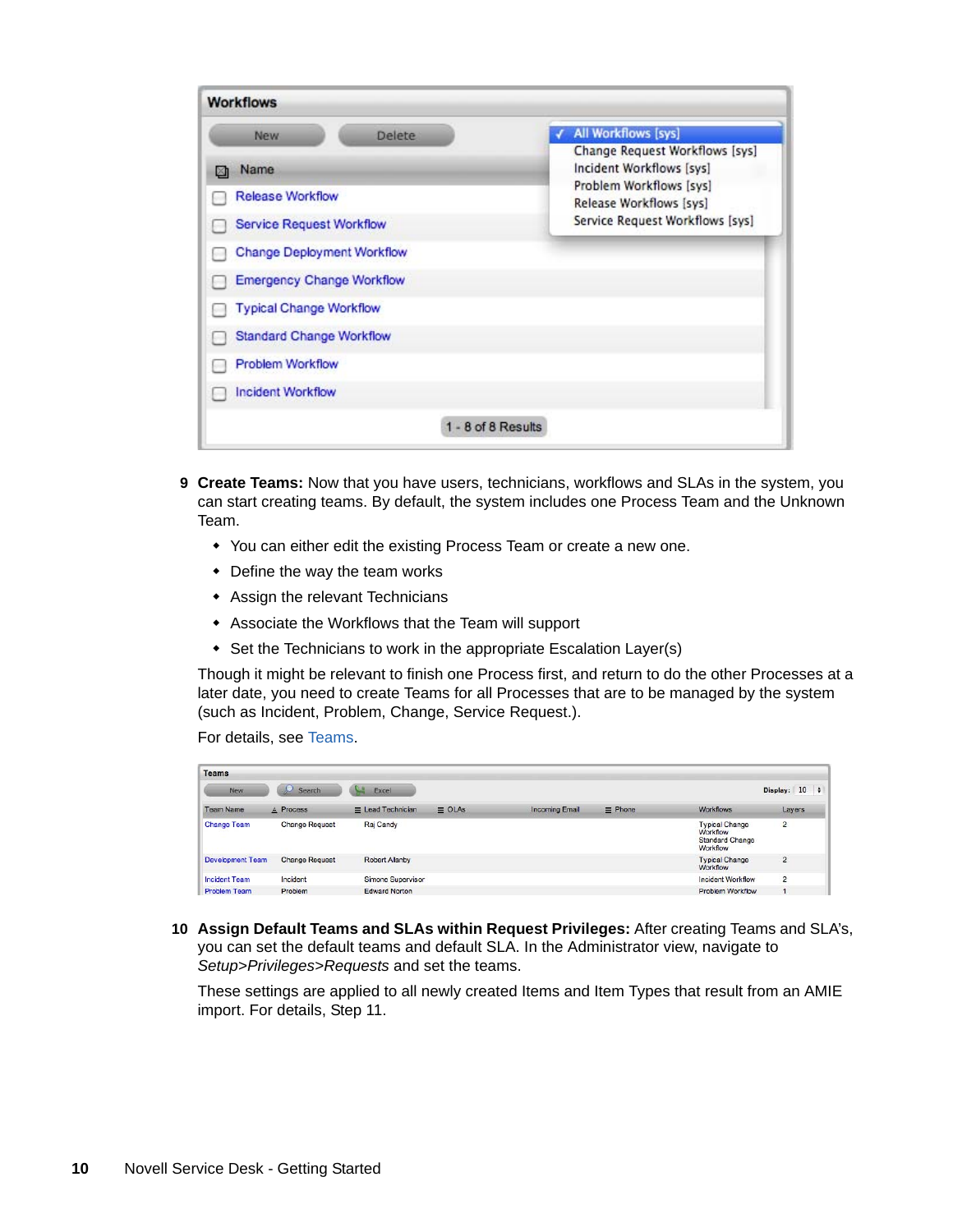| Default Incident Team | <b>Incident Team</b>        |  |
|-----------------------|-----------------------------|--|
| Default Problem Team  | <b>Problem Team</b>         |  |
| Default Change Team   | <b>Change Team</b>          |  |
| Default Request Team  | <b>Service Request Team</b> |  |

**11 Configure the CMDB:** You need to configure CMDB (Configuration Management Database) that you support. The objective here is to provide a logical model of the IT infrastructure. It identifies controls, maintains and verifies the versions of all Configuration Items (CIs) that form an organization's IT infrastructure. The system includes fully embedded CMDB that provides access to up-to-the-minute information regarding the state of any infrastructure item.

With the system, the CMDB comprises of Categories, Types and Configuration Items in that order.

The default templates, set at the Category level are used to cover a broad range of Item Types. Item Types are templates used to create Items. Items are specific instances of Item Types with individual asset detail information. For example, categories, Types and Items can be defined as shown in the following table:

| <b>Categories</b>     | <b>Types</b>            | <b>Items</b>     |
|-----------------------|-------------------------|------------------|
|                       | <b>Servers</b>          | HP DL380         |
|                       |                         | <b>IBM X3650</b> |
| Hardware              |                         | <b>Dell 3542</b> |
|                       | Laptops                 |                  |
|                       |                         | Lenovo T420      |
|                       | <b>Operating System</b> | Windows 7        |
| Software              |                         | Linux            |
|                       | Database                | Oracle           |
|                       |                         | PgSql            |
|                       | Apple                   | iphone6          |
| <b>Mobile Devices</b> |                         | iphone7          |
|                       | Samsung                 | Galaxy S3        |
|                       |                         | Note 4           |

Next, navigate to the Supervisor view and perform the following to configure the CMDB:

**11a** Navigate to the *Configuration>Categories* tab to customize CMDB.The system includes default Categories, which are sufficient for most organizations. You might use those categories or create your own that suits your environment.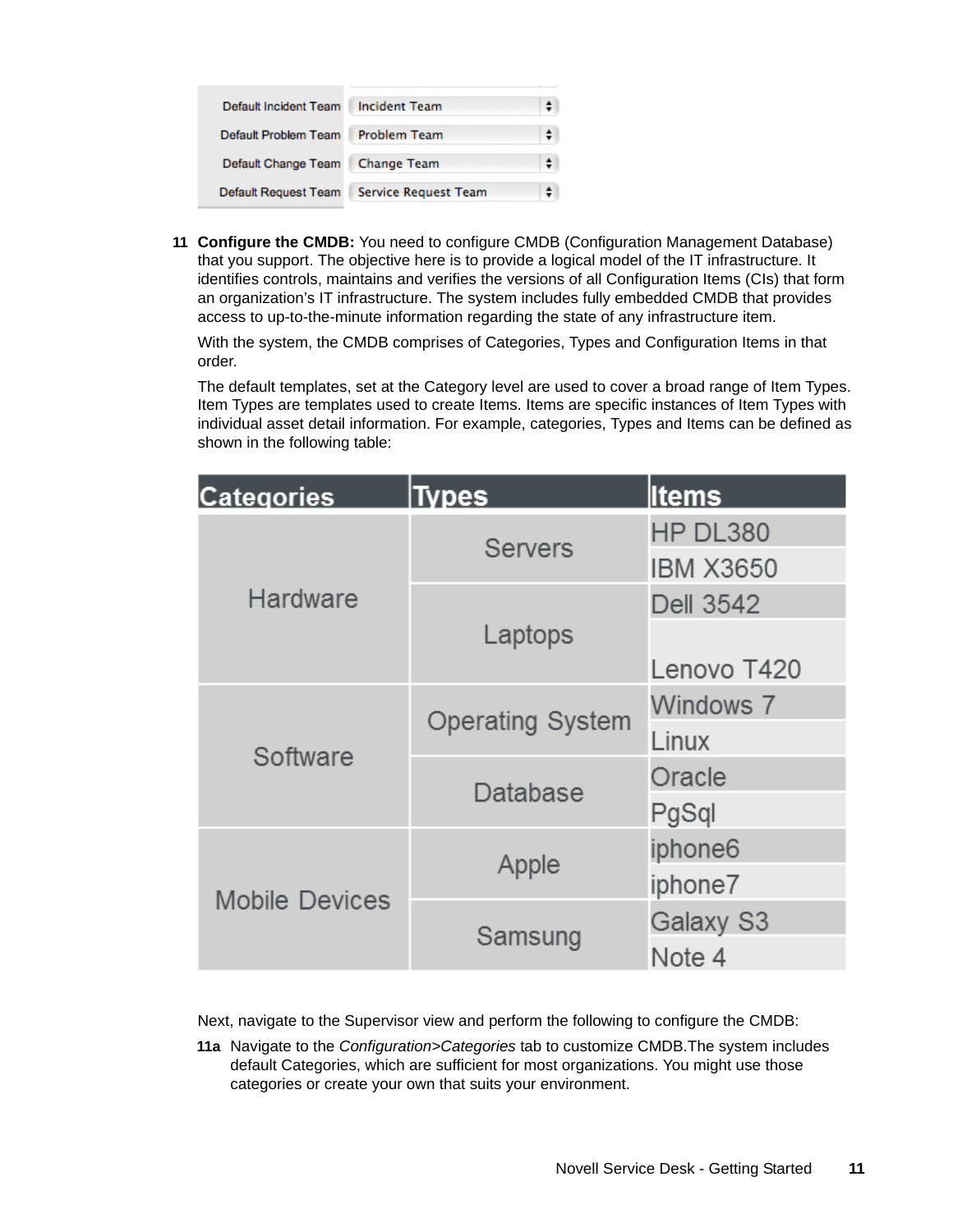| Home |                                                      | Operations Change |  | <b>Configuration</b> Service | User | Knowledge Reports |  |
|------|------------------------------------------------------|-------------------|--|------------------------------|------|-------------------|--|
|      | Items Types Categories Vendors Manufacturers Outages |                   |  |                              |      |                   |  |

Within the category, define the attributes of an Item that are to be recorded in the system, by customizing the field labels. The stages that an Item can move through in its lifecycle are defined within the Life Cycle tab (such as Installed, Pending Configuration and Pending Test).

By default, the system is installed with some pre-defined Lifecycles. If they do not match the requirements of your organization, customize them. The types of issues reported against an Item are then created in the Classifications tab.

Do the following:

- 1. Configure the Category Details fields. For details, see [Configuration Categories.](https://www.novell.com/documentation/servicedesk71/pdfdoc/admin/admin.pdf#c000028)
- 2. Define the Category's Life Cycle. For details, see [Category Lifecycle](https://www.novell.com/documentation/servicedesk71/pdfdoc/admin/admin.pdf#c000034).
- 3. Create Category Classifications. For details, see [Category Classifications.](https://www.novell.com/documentation/servicedesk71/pdfdoc/admin/admin.pdf#c000035)
- **11b** Create Item Types. This is done in the *Configuration>Types* tab. This is where the Category template is associated with the Type template, the default Teams and SLA are set, and the Classifications are refined for issues reported against Items.

For details, see [Item Types.](https://www.novell.com/documentation/servicedesk71/pdfdoc/admin/admin.pdf#c000039)

**11c** Next, create Items directly within the system.

This is completed in the *Configuration>Items* tab. An Item Type template is selected for the new Item, which applies all the default information set within the Categories and Types tabs.

The ownership of the Item is assigned to the new Item. Ownership might belong to Everyone (a Global Item), one or more specific Customers or Organizational Units. The specific attributes of the Item are recorded in the *Details* ta. You can create any relationships with other Items in the system within the *Relationships* tab now or in future.

Alternatively you can populate your CMDB through AMIE or .csv import. The Types and Items are created automatically. To do this you need to be in the Administrator view and navigate to the *Admin>Setup>AMIE*.

For details, see [AMIE Import.](https://www.novell.com/documentation/servicedesk71/pdfdoc/admin/admin.pdf#c000161)

**CSV Import:** To import Items using a .CSV file, download and populat a .CSV template, containing all available fields. For details, see [Importing Items using a .CSV File.](https://www.novell.com/documentation/servicedesk71/pdfdoc/admin/admin.pdf#c000147)

The system uses a field mapping Wizard to match fields in the template to those in the system. To download the template go to *Setup > Item Import > Import*.

For details, see [Downloading an Item .CSV Template](https://www.novell.com/documentation/servicedesk71/pdfdoc/admin/admin.pdf#c000148).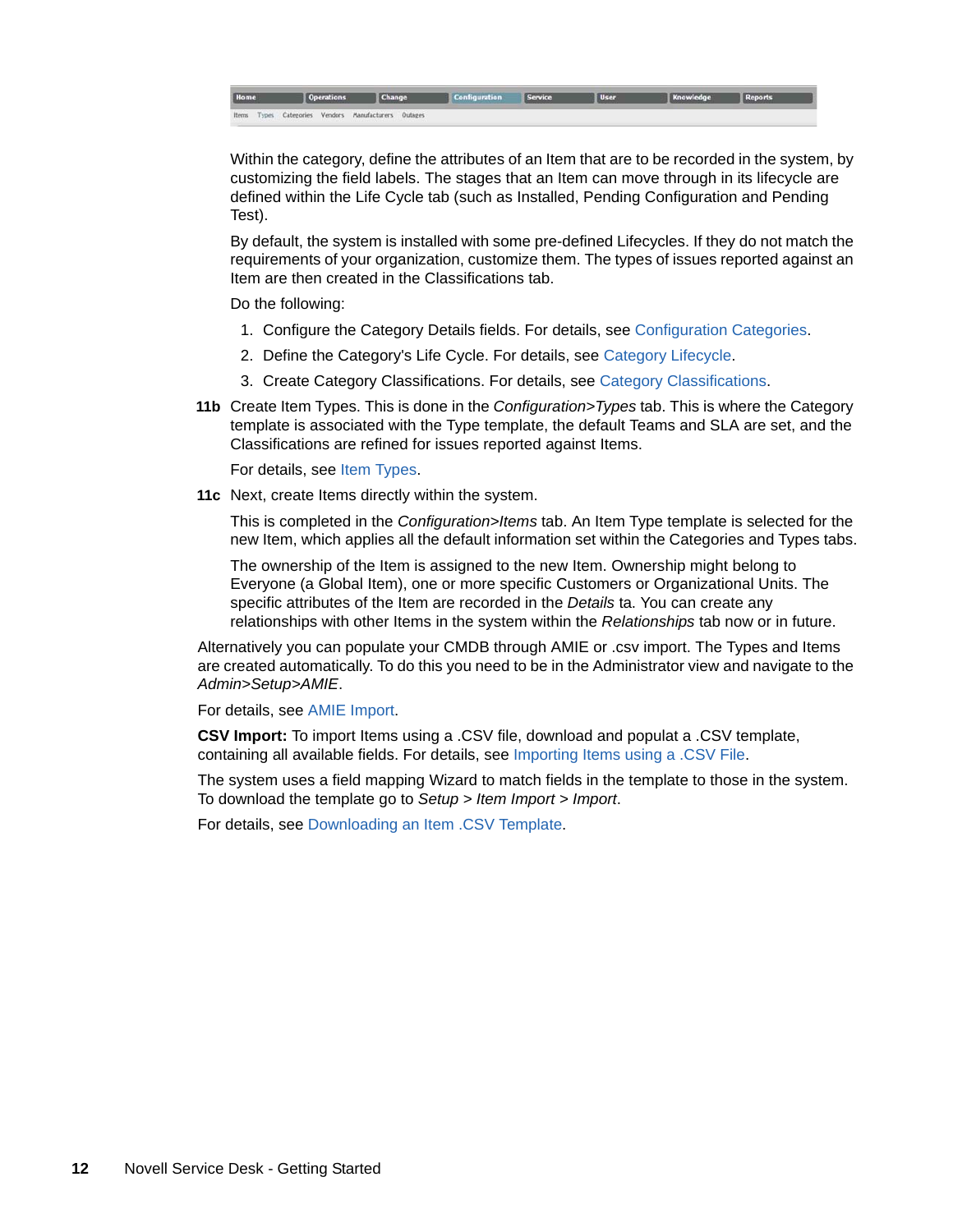

If you are using Asset Management tools such as ZENworks, you can easily synchronize that data into system's CMDB using AMIE Import.

For details, see [AMIE Import.](https://www.novell.com/documentation/servicedesk71/pdfdoc/admin/admin.pdf#c000161)

| <b>AMIE</b>                                                                    |        |                    |            |                     |
|--------------------------------------------------------------------------------|--------|--------------------|------------|---------------------|
| <b>Setup</b>                                                                   | Import | Customize          |            |                     |
| <b>New</b>                                                                     | Delete |                    |            |                     |
| Server                                                                         |        |                    | Identifier | <b>Last Updated</b> |
| ZENworks Configuration Management v11.1 (LiveTime<br>Software Inc.)            |        |                    | Blue       | 04/16/12 15:52      |
| ZENworks Configuration Management v11.1 - Hardware<br>(LiveTime Software Inc.) |        |                    | Green      |                     |
|                                                                                |        | 1 - 2 of 2 Results |            |                     |

**Before Importing a CSV File or Doing an AMIE Import:** To successfully import an Item, you need to map the Teams and status fields correctly.

The Teams within the. CSV file must be created in the system before they can be associated with an Item as part of import. Teams are created by a Supervisor as mentioned in step 9.

Items are imported based on Category (such as Hardware, Software). These categories are configured by the Supervisor within the *Configuration>Categories* tab, before conducting a. CSV import. The Administrator must create separate. CSV files based on the Categories configured and individually upload into the application.

For Items imported with owners, the Username in the.CSV file must match the Username within the support system. If the owner does not exist in the system, the imported Item will become a Global Item.

For Items and Item types created through AMIE import, the default teams set in step 10 will be applied.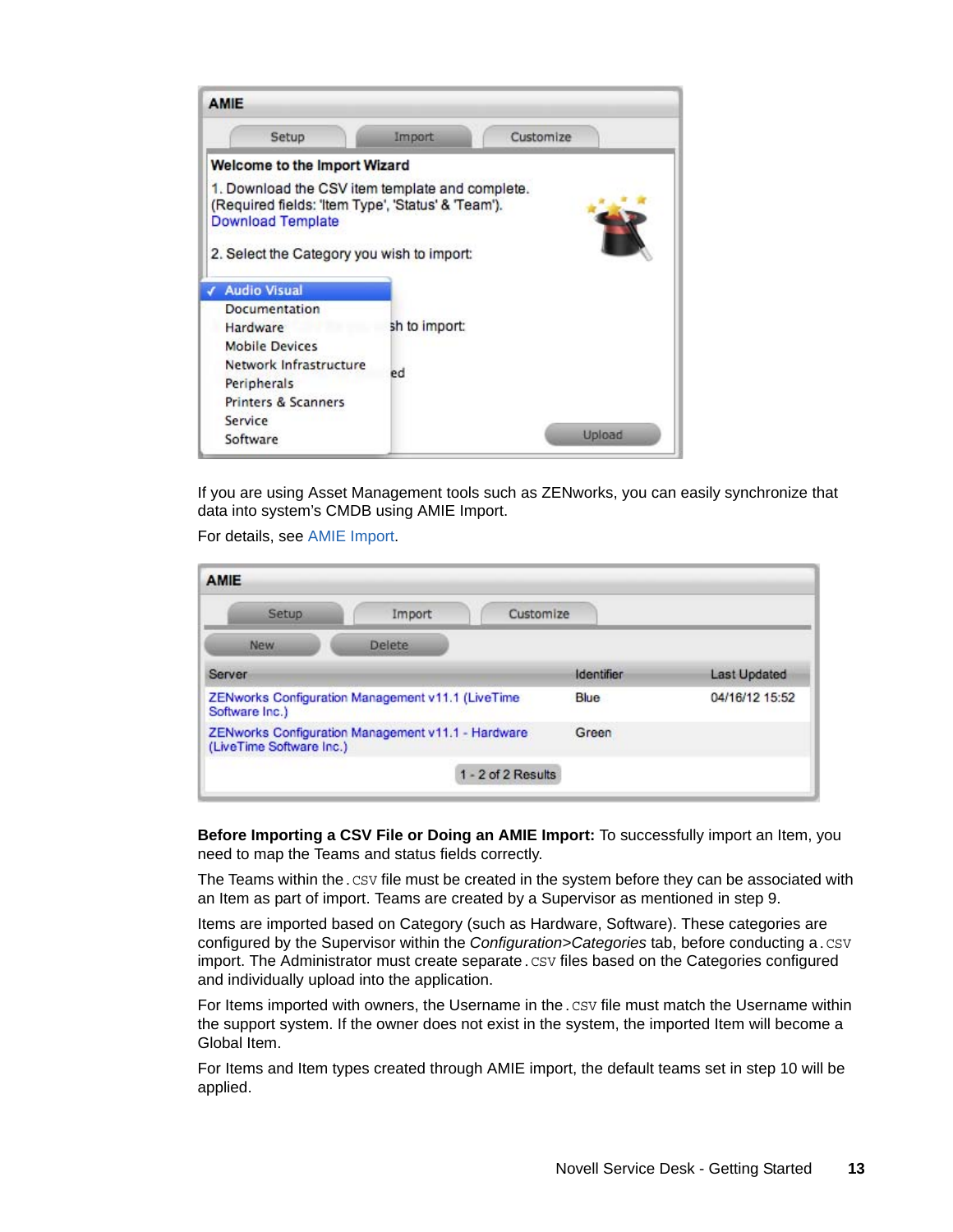**NOTE:** Review the item status on creating an item or after an AMIE import or import via CSV file. The items or services shall be visible in the customer portal only if the item is set to a customer visible state that is defined in the Category's Life Cycle. For details, see [Category Lifecycle.](https://www.novell.com/documentation/servicedesk71/pdfdoc/admin/admin.pdf#c000034)

- **12 Create Service Type templates and Service Items:** For service organizations that need to fasttrack the capability to manage requests in the system, it is recommended to create Service Items in the Service Catalog. This allows Customers and Technicians to log and manage requests within the application.
	- Create a Type, using the Service Category for each Service being offered, then create the Service Item with the newly created Type template. For the Service to be available in the Catalog, ensure that the Service Item status is set to an Active, non Pre-production State. If the Customers are to access a Service on the Customer Portal, the Service Item Lifecycle State should be set to *Customer Visible*.
	- Items can be mapped to Services, if required. For details, see [Service Catalog](https://www.novell.com/documentation/servicedesk71/pdfdoc/admin/admin.pdf#c000036).

At this stage, the users are in place, the CMDB is populated, SLAs, Workflows, teams, and Email is in place. You can review the licensing information in Administrator view in *Setup >Licenses*.

**User Reports My Account Setup** Licenses Email Custom Fields Privileges Customize Localization Database LDAP SSO **Licensing** Install Users License Host Product Service Manager Version #7.1 Licensee Novell **User Limit** As Purchased (Licensed: As Purchased) (Temporary: 0) (Used: 13) **Incident Roles** As Purchased (Licensed: As Purchased) (Temporary: 0) (Used: 12) **Request Roles** As Purchased (Licensed: As Purchased) (Temporary: 0) (Used: 12) **Problem Roles** As Purchased (Licensed: As Purchased) (Temporary: 0) (Used: 12) **Change Roles** As Purchased (Licensed: As Purchased) (Temporary: 0) (Used: 12) **Install Date** 02/03/15 01:02 **Status Valid License** 

For details, see [Licenses](https://www.novell.com/documentation/servicedesk71/pdfdoc/admin/admin.pdf#licenses).

 Revisit step 1 (Review & enable System Privileges) and review each option in the User, Customer, Request and System tabs. For example in the Customer tab, you can define whether the Customers have Web access or access to Customer portal. You can also define whether Customers can view, create or edit Incidents, Change Requests or Service Requests.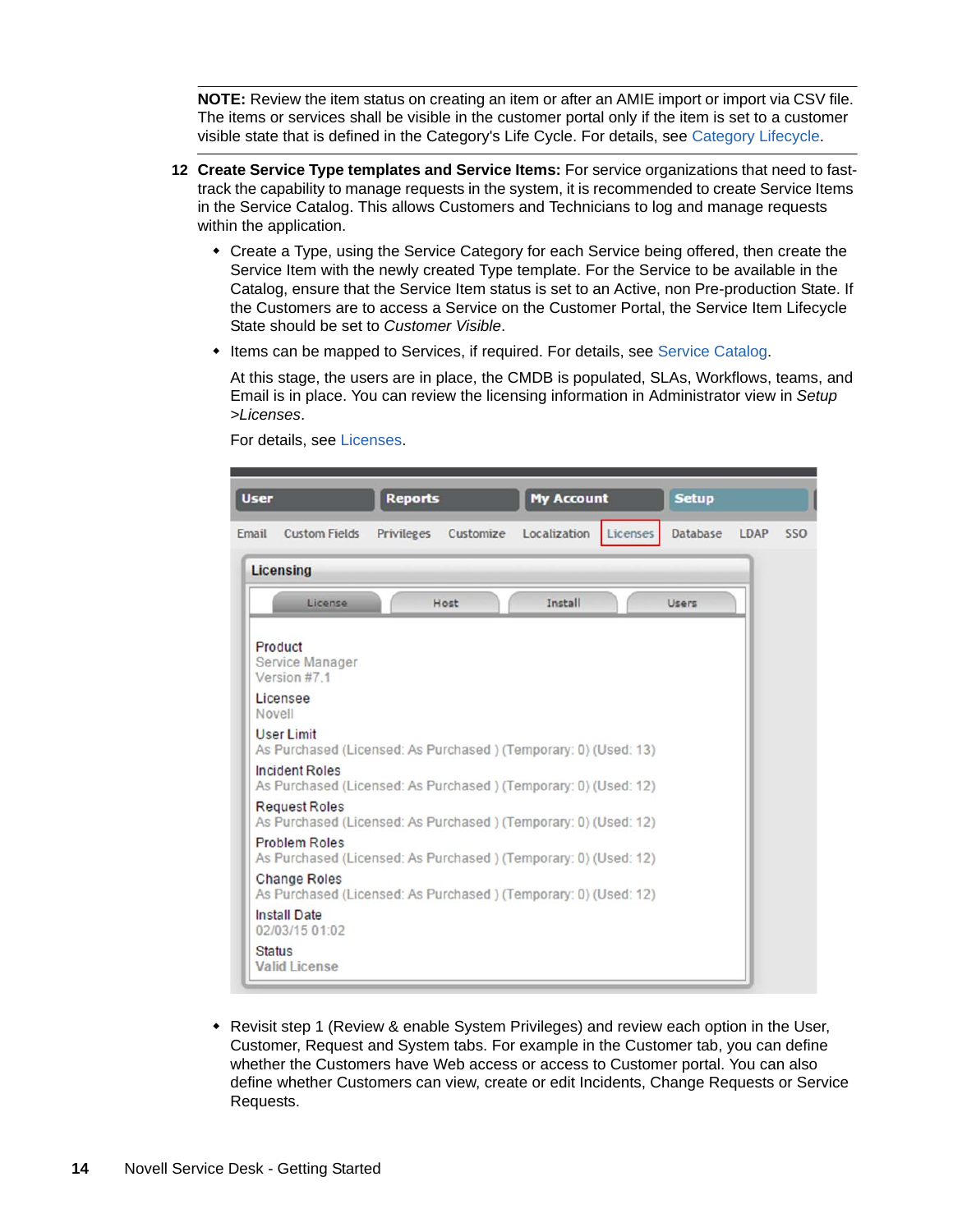| <b>Default Web Access</b> | <b>No</b><br>Yes       |  |
|---------------------------|------------------------|--|
| Incidents                 | <b>Create And Edit</b> |  |
| <b>Change Requests</b>    | Off                    |  |
| <b>Service Requests</b>   | <b>Create And Edit</b> |  |
| Service Incidents         | <b>No</b><br>es)       |  |

 Enable customers to create requests through emails. Each process team can be configured for an incoming email address which the Customers can use directly. This is done in the Supervisor view in Teams. This address should be configured as an alternative to the system support address on the Email Server. In the Administrator view, you need to enable Email Polling (Setup>Email) and Create or Update through Email.

For details, see [Email Polling and Request Creation via Email](https://www.novell.com/documentation/servicedesk71/pdfdoc/admin/admin.pdf#c000158).

 Define templates for common repetitive requests. For details, see [Quick Calls.](https://www.novell.com/documentation/servicedesk71/pdfdoc/user/user.pdf#c000059) Supervisors can define Quick Call templates by pre-populating the required fields – configuration item, process (such as Incident, Service Request, Problem or Change), SLAs, Workflows, Impact and assignee details. Examples of such requests include Unable to access email or Reset my password or Request for new hardware or Printer paper jam etc.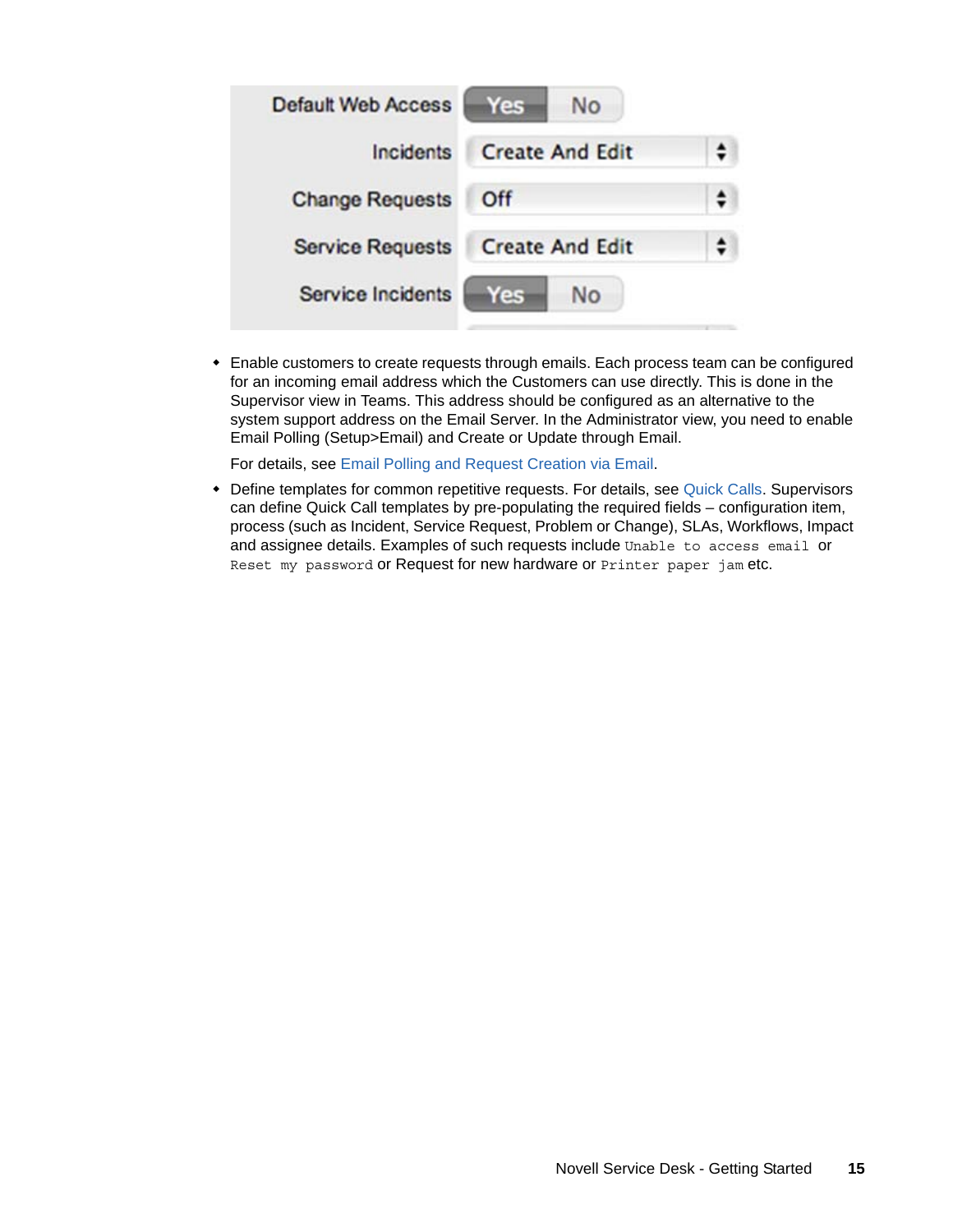Whenever a technician or a customer wants to create such a request, they can pick the required Quick Call from the list. All fields for the request will be automatically filled as defined by supervisor, allowing the user to add any unique text and submit. The quickcall templates enable you to create request in fewer clicks and save time and effort.

| <b>Quick Calls</b><br>Group Templates Feedback<br>My Tasks Dashboard<br>Alerts Calendar My Account<br><b>Details</b><br><b>Schedule</b><br><b>Status</b><br>O on O off<br>Name Password Reset<br><b>Notification</b><br>Process   Incident<br>۷.<br>Customer<br>Email<br>Customer<br>7<br>۷.<br>Item <sup>6</sup><br><b>Customer CCs</b><br>Default SLA Warranty<br>۷.<br><b>Technician</b><br><b>Technician</b> Email<br>7<br>▼<br>Default Workflow   Incident Workflow<br>▼<br><b>Technician CCs</b><br>Default Status   Closed - Resolved<br>▼<br>Default Team Default Incident Team<br>7<br>۷.<br>Technician [System Assigned]<br>Impact High<br>7<br>Urgency High<br>7<br>Priority High<br>Access <sup>®</sup> By Role <sup>©</sup> By Team<br>Supervisors<br>$\blacksquare$ Technicians<br>Partners<br>Customers<br>Estimate 20<br><b>Mins</b> | <b>Description</b><br>Subject Reset my password<br><b>Description</b><br>Font Family Font Size<br>Format<br>$\underline{A}$ $\cdot$ B $I$ $\underline{U}$ ABC $ \vdots \vdots $ $G$ $ \equiv$ $\equiv$ $\equiv$ $ \equiv$ $x$ , $x$ | Home | <b>Operations</b><br><b>Change</b> | <b>Configuration</b> | <b>Service</b> | <b>User</b> |
|------------------------------------------------------------------------------------------------------------------------------------------------------------------------------------------------------------------------------------------------------------------------------------------------------------------------------------------------------------------------------------------------------------------------------------------------------------------------------------------------------------------------------------------------------------------------------------------------------------------------------------------------------------------------------------------------------------------------------------------------------------------------------------------------------------------------------------------------------|-------------------------------------------------------------------------------------------------------------------------------------------------------------------------------------------------------------------------------------|------|------------------------------------|----------------------|----------------|-------------|
| <b>Quick Calls</b>                                                                                                                                                                                                                                                                                                                                                                                                                                                                                                                                                                                                                                                                                                                                                                                                                                   |                                                                                                                                                                                                                                     |      |                                    |                      |                |             |
|                                                                                                                                                                                                                                                                                                                                                                                                                                                                                                                                                                                                                                                                                                                                                                                                                                                      |                                                                                                                                                                                                                                     |      |                                    |                      |                |             |
|                                                                                                                                                                                                                                                                                                                                                                                                                                                                                                                                                                                                                                                                                                                                                                                                                                                      |                                                                                                                                                                                                                                     |      |                                    |                      |                |             |
|                                                                                                                                                                                                                                                                                                                                                                                                                                                                                                                                                                                                                                                                                                                                                                                                                                                      |                                                                                                                                                                                                                                     |      |                                    |                      |                |             |
|                                                                                                                                                                                                                                                                                                                                                                                                                                                                                                                                                                                                                                                                                                                                                                                                                                                      |                                                                                                                                                                                                                                     |      |                                    |                      |                |             |
|                                                                                                                                                                                                                                                                                                                                                                                                                                                                                                                                                                                                                                                                                                                                                                                                                                                      |                                                                                                                                                                                                                                     |      |                                    |                      |                |             |
|                                                                                                                                                                                                                                                                                                                                                                                                                                                                                                                                                                                                                                                                                                                                                                                                                                                      |                                                                                                                                                                                                                                     |      |                                    |                      |                |             |
|                                                                                                                                                                                                                                                                                                                                                                                                                                                                                                                                                                                                                                                                                                                                                                                                                                                      |                                                                                                                                                                                                                                     |      |                                    |                      |                |             |
|                                                                                                                                                                                                                                                                                                                                                                                                                                                                                                                                                                                                                                                                                                                                                                                                                                                      |                                                                                                                                                                                                                                     |      |                                    |                      |                |             |
|                                                                                                                                                                                                                                                                                                                                                                                                                                                                                                                                                                                                                                                                                                                                                                                                                                                      |                                                                                                                                                                                                                                     |      |                                    |                      |                |             |
|                                                                                                                                                                                                                                                                                                                                                                                                                                                                                                                                                                                                                                                                                                                                                                                                                                                      |                                                                                                                                                                                                                                     |      |                                    |                      |                |             |
|                                                                                                                                                                                                                                                                                                                                                                                                                                                                                                                                                                                                                                                                                                                                                                                                                                                      |                                                                                                                                                                                                                                     |      |                                    |                      |                |             |
|                                                                                                                                                                                                                                                                                                                                                                                                                                                                                                                                                                                                                                                                                                                                                                                                                                                      |                                                                                                                                                                                                                                     |      |                                    |                      |                |             |
|                                                                                                                                                                                                                                                                                                                                                                                                                                                                                                                                                                                                                                                                                                                                                                                                                                                      |                                                                                                                                                                                                                                     |      |                                    |                      |                |             |
|                                                                                                                                                                                                                                                                                                                                                                                                                                                                                                                                                                                                                                                                                                                                                                                                                                                      |                                                                                                                                                                                                                                     |      |                                    |                      |                |             |
|                                                                                                                                                                                                                                                                                                                                                                                                                                                                                                                                                                                                                                                                                                                                                                                                                                                      |                                                                                                                                                                                                                                     |      |                                    |                      |                |             |
|                                                                                                                                                                                                                                                                                                                                                                                                                                                                                                                                                                                                                                                                                                                                                                                                                                                      |                                                                                                                                                                                                                                     |      |                                    |                      |                |             |
|                                                                                                                                                                                                                                                                                                                                                                                                                                                                                                                                                                                                                                                                                                                                                                                                                                                      |                                                                                                                                                                                                                                     |      |                                    |                      |                |             |
|                                                                                                                                                                                                                                                                                                                                                                                                                                                                                                                                                                                                                                                                                                                                                                                                                                                      |                                                                                                                                                                                                                                     |      |                                    |                      |                |             |
|                                                                                                                                                                                                                                                                                                                                                                                                                                                                                                                                                                                                                                                                                                                                                                                                                                                      |                                                                                                                                                                                                                                     |      |                                    |                      |                |             |
|                                                                                                                                                                                                                                                                                                                                                                                                                                                                                                                                                                                                                                                                                                                                                                                                                                                      |                                                                                                                                                                                                                                     |      |                                    |                      |                |             |
|                                                                                                                                                                                                                                                                                                                                                                                                                                                                                                                                                                                                                                                                                                                                                                                                                                                      |                                                                                                                                                                                                                                     |      |                                    |                      |                |             |
|                                                                                                                                                                                                                                                                                                                                                                                                                                                                                                                                                                                                                                                                                                                                                                                                                                                      |                                                                                                                                                                                                                                     |      |                                    |                      |                |             |
|                                                                                                                                                                                                                                                                                                                                                                                                                                                                                                                                                                                                                                                                                                                                                                                                                                                      |                                                                                                                                                                                                                                     |      |                                    |                      |                |             |
|                                                                                                                                                                                                                                                                                                                                                                                                                                                                                                                                                                                                                                                                                                                                                                                                                                                      |                                                                                                                                                                                                                                     |      |                                    |                      |                |             |
|                                                                                                                                                                                                                                                                                                                                                                                                                                                                                                                                                                                                                                                                                                                                                                                                                                                      | Please reset my password                                                                                                                                                                                                            |      |                                    |                      |                |             |

## <span id="page-15-0"></span>**8 Implementing the Processes**

You need to implement the various processes discussed. For more details on steps for implementing the following Processes, see:

- [Request Fulfilment Overview](https://www.novell.com/documentation/servicedesk71/pdfdoc/admin/admin.pdf#c000050)
- [Incident Management](https://www.novell.com/documentation/servicedesk71/pdfdoc/admin/admin.pdf#c000052)
- [Problem Management](https://www.novell.com/documentation/servicedesk71/pdfdoc/admin/admin.pdf#c000053)
- [Problem Management](https://www.novell.com/documentation/servicedesk71/pdfdoc/admin/admin.pdf#c000053)
- [Release and Deployment Management](https://www.novell.com/documentation/servicedesk71/pdfdoc/admin/admin.pdf#c000055)